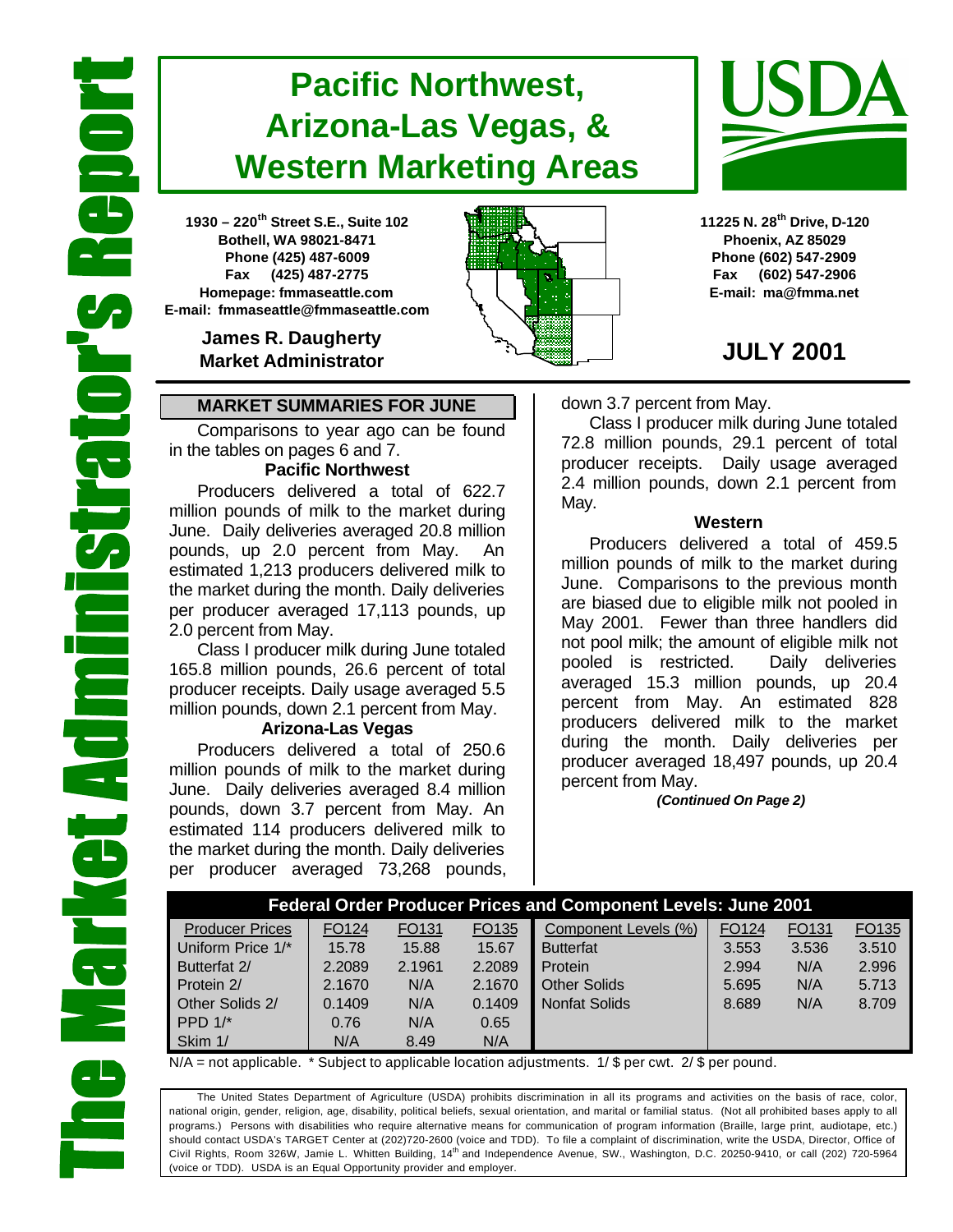#### **Market Administrator's Report Volume 26, Number 7 Server 2001**

#### *(Continued From Page 1)*

Class I producer milk during June totaled 79.6 million pounds, 17.3 percent of total producer receipts. Daily usage averaged 2.7 million pounds, down 6.6 percent from May. ♦

#### **JUNE'S CLASS PRICES**

June's non-advanced Class Prices were calculated using NASS commodity price surveys from June 2, 9, 16, and 23. Component prices for the month are \$2.1670 per pound of protein, \$2.2089 per pound of butterfat, \$0.1409 per pound of other solids, and \$0.8748 per pound of nonfat solids.

June's Class III and IV prices at 3.5% butterfat are \$15.02 and \$15.33 per hundredweight, respectively. Class II butterfat was also announced at \$2.2159 per pound. Class I skim and butterfat and Class II skim prices for June were announced on May 18, 2001. The Class II price at 3.5% butterfat is \$16.05 for June.

The June Class III price compared to May is up \$1.19. The Class III price is \$5.56 higher than June 2000 and \$5.22 above the support price.

| <b>FINAL: NASS COMMODITY PRICES</b> |          |          |            |  |  |  |  |  |
|-------------------------------------|----------|----------|------------|--|--|--|--|--|
| Change<br><u>May</u><br>June        |          |          |            |  |  |  |  |  |
| Cheese*                             | \$1.5129 | \$1.6211 | \$0.1082   |  |  |  |  |  |
| <b>Butter</b>                       | \$1.8527 | \$1.9263 | \$0.0736   |  |  |  |  |  |
| Nonfat Dry Milk                     | \$1.0180 | \$1.0148 | $-$0.0032$ |  |  |  |  |  |
| Whey                                | \$0.2590 | \$0.2764 | \$0.0174   |  |  |  |  |  |

\* The weighted average of barrels plus 3 cents and blocks. Beginning January 2001, barrels changed from 39% to 38% moisture cheese.

**Current Commodity Prices -- The NASS survey** of cheddar cheese prices showed an increase in prices received for 40-pound blocks but a net decrease in prices received for 500-pound barrels. The survey of 40-pound blocks showed an increase of 4.94 cents between the June 16 and the July 14 surveys, to \$1.6590 per pound. The survey of 500 pound barrels (**adjusted to 38% moisture**) showed a net decrease of 0.42 cents to \$1.6159 per pound.

The NASS butter price showed a net decrease of 4.67 cents between the weeks ending June 16 and July 14 from \$1.9460 per pound to \$1.8993 per pound.

The NASS nonfat dry milk showed a net decrease of 4.42 cents since mid-June to \$0.9702 per pound. The average price for NASS whey showed a net increase of 1.00 cent since mid-June to \$0.2877 per pound. ♦

#### **AUGUST'S CLASS I PRICE ANNOUNCEMENT**

On July 20, the August 2001 Class I price was announced at \$17.30 for the Pacific Northwest and Western Orders, and \$17.75 for the Arizona-Las Vegas Order. The Class I price was calculated using NASS commodity price surveys from the weeks of July 7 and 14.

The August Class III and IV advance skim prices are \$7.90 and \$7.50 per hundredweight, respectively. The Class III skim price set the Class I skim price for the first time since December 1999. The butterfat portion of the Class I mover increased 1.08 cents from \$2.2104 to \$2.2212 per pound.

The August 2001 Class II skim and nonfat solids prices were also announced on July 20. The skim price is \$8.20 per hundredweight, and the nonfat solids price is \$0.9111 per pound for all Federal Orders. ♦

| <b>ADVANCED: NASS COMMODITY PRICES FOR</b><br><b>CLASS I PRICE CALCULATIONS</b> |             |               |            |  |  |  |  |
|---------------------------------------------------------------------------------|-------------|---------------|------------|--|--|--|--|
|                                                                                 | <u>July</u> | <b>August</b> | Change     |  |  |  |  |
| Cheese*                                                                         | \$1.6232    | \$1.6521      | \$0.0289   |  |  |  |  |
| <b>Butter</b>                                                                   | \$1.9275    | \$1.9364      | \$0.0089   |  |  |  |  |
| Nonfat Dry Milk                                                                 | \$1.0158    | \$0.9730      | $-$0.0428$ |  |  |  |  |
| Whey                                                                            | \$0.2753    | \$0.2874      | \$0.0121   |  |  |  |  |

\* The weighted average of barrels plus 3 cents and blocks. Beginning January 2001, barrel cheese prices changed from 39% to 38% moisture cheese.

### **THE DAIRY SITUATION AND OUTLOOK**

**Milk Output May Be Recovering --** The 1-percent dip in May milk production hinted at some recovery after declines of more than 2 percent from a year earlier in March and April. However, weakness in milk per cow has not dissipated quickly, and full recovery probably will be lengthy. Meanwhile, exit of farms from dairying remains more pronounced, and stronger farms face some obstacles to further expansion. Milk per cow evidently was damaged significantly by winter weather stress and very tight supplies of good forage. The early cuttings of the 2001 alfalfa crop were generally disappointing in quality, and sometimes in quantity, and the May 1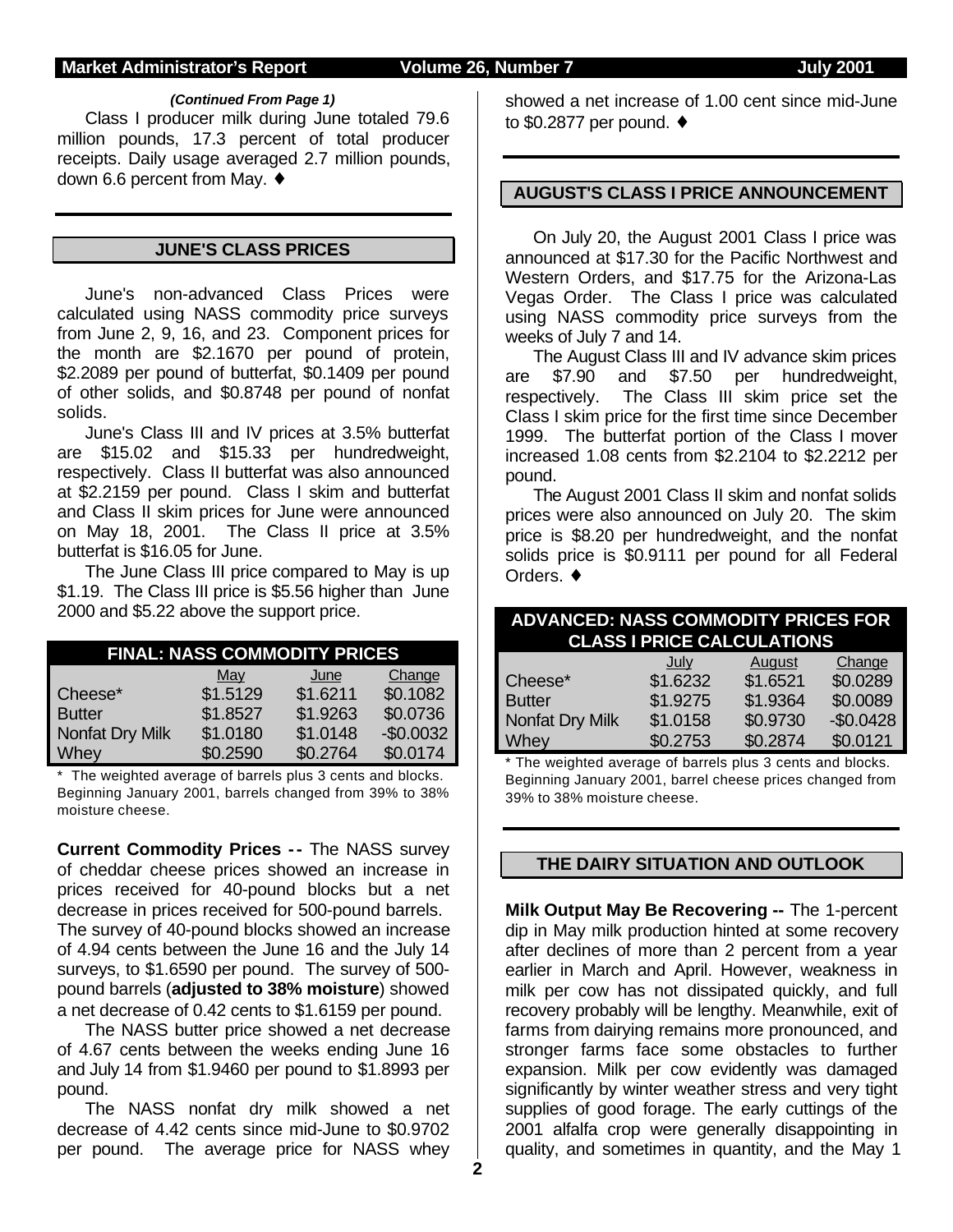#### **Market Administrator's Report Volume 26, Number 7 July 2001**

stocks of all hay were down sharply. These indicators imply only gradual recovery in milk per cow, even though milk-feed ratios are projected to be relatively high. Milk cow numbers have slipped thus far in 2001, in contrast to the rising numbers of a year ago. Returns over concentrate costs in 2001 are projected to rise about a third and to match the 1998 record. These returns should apply the brakes to declines in milk cow numbers, although producer caution about over-reacting to a single year's returns probably will result in small continued declines during the second half. For the year, cow numbers are expected to average about 1 percent below 2000. Milk production is projected to move above a year earlier this autumn. However, 2001's total is expected to be about 1 percent below a year earlier, the first decline since 1996 and only the second decrease of that size since 1984. The size and widespread nature of the milk production weakness meant that most manufactured products would share in the contraction. Supplies of milk for manufacturing are expected to recover as autumn nears. However, competition for these supplies probably will stay brisk.

**Dairy Demand Holds --** Dairy demand stays strong, despite a number of recent economic uncertainties. However, lower milk production forestalled any increases in commercial use of milkfat, even if seasonal increases in commercial stocks were held to minimal levels. The demand strength was shown in the rapid increases in prices instead of the amount sold. Milk production declines were far less limiting to skim solids sales than to milkfat sales because of the continuing surplus of skim solids. May 1 commercial dairy stocks were much smaller than a year earlier and up relatively very little from January 1. Rebuilding these lean stocks will help to absorb the early portion of the expected recovery in milk production.

**Support Purchase Prices Changed --** On May 31, 2001, the support purchase price of nonfat dry milk was reduced more than 10 cents per pound to 90 cents. The support purchase price for butter was raised 20 cents per pound, to 85.48 cents, to compensate for the drop in powder price. The shift of value from nonfat dry milk to butter was prompted by the continuing large surplus of skim solids while milkfat markets have been quite tight. Support purchases continued large this spring until it was no longer possible to sell at the old support purchase price. Prospects for additional removals during 2001 are unclear. Large purchases might not resume until almost yearend. Small amounts of

commercial exports without much effect on international prices. Under such circumstances, interest in the new DEIP allocations that become available on July 1 might be rather muted as well. **Dairy Prices Robust --** Wholesale butter and cheese prices are expected to hold fairly steady during the rest of the year, possibly weakening somewhat as milk production starts to expand towards yearend. Prices of nonfat dry milk are in a most interesting position and ultimately may be the key to dairy prices during the rest of the year. Second-half production will almost certainly exceed normal second-half domestic needs. However, the low commercial stocks, new DEIP allocations beginning in July, and the apparent firmness in international powder markets suggest that any price declines might be limited, at least until well into autumn. Much will hinge on whether international markets can absorb the U.S. excess without a significant effect on international prices. Spring milk prices will average more than \$3 per cwt. above those of a year earlier and second-half prices are projected to rise a similar amount. The annual average is projected to be up almost \$3 and to be near the 1998 average. Faster-than-expected expansion in milk production could cause prices to crumble sooner than projected, but second-half prices should be relatively strong in any case. Retail dairy prices have risen briskly in recent months. Even so, retail dairy prices have not kept pace with farm prices. Retail prices are projected to rise an average of about 5 percent in 2001. ♦

domestic surplus might be absorbed by

**SOURCE:** "Livestock, Dairy, and Poultry Situation and Outlook", LDP-M-84, June 27, 2001, Economic Research Service, USDA. For more information on the LDP report, contact James J. Miller, (202) 694-5184. Also, please note that this summary has been condensed from the original by the Market Information Branch, Dairy Programs, AMS.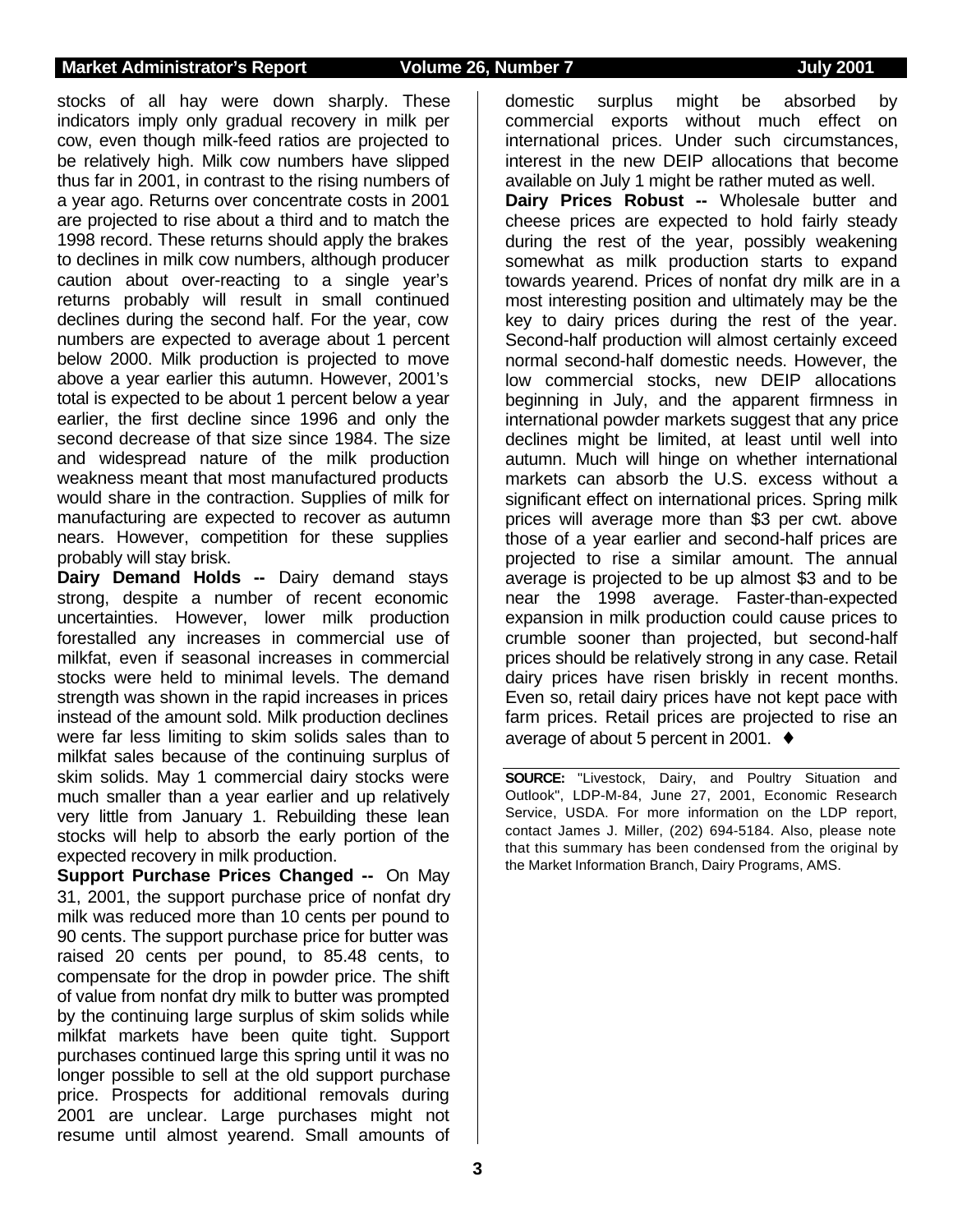## **Market Administrator's Report Colume 26, Number 7 Analy 2001** July 2001

|            |                         |                  |         |                   | Number of Producers and Pounds of Milk: Bv Order. State. and Countv. Mav 2001 |                          |           |
|------------|-------------------------|------------------|---------|-------------------|-------------------------------------------------------------------------------|--------------------------|-----------|
| State/     |                         |                  | Milk    | State/            |                                                                               |                          | Milk      |
| Order(s)   | County                  | <b>Producers</b> | (1.000) | Order(s)          | County                                                                        | Producers                | (1.000)   |
| Arizona    |                         |                  |         | Utah              |                                                                               |                          |           |
| 131        | Cochise, Greenlee,      |                  |         | 135               | Beaver                                                                        | 16                       | 4,564     |
|            | La Paz, & Pima          | 5                | 5,347   | 124/135           | Box Elder & Tooele                                                            | 72                       | 18,497    |
| 131        | Maricopa                | 100              | 241,019 | 124/135           | Cache                                                                         | 173                      | 28,330    |
| 131        | Pinal                   | 6                | 13,015  | 124/135           | Davis                                                                         | 3                        | 224       |
|            | <b>Arizona Total</b>    | 111              | 259,380 | 135               | Duchesne                                                                      | 21                       | 6,157     |
| California |                         |                  |         | 135               | Emery & Wayne                                                                 | 5                        | 2,085     |
| 124        | Del Norte & Siskiyou    | 6                | 4,582   | 135               | Iron, Washington,                                                             |                          |           |
| 135        | Fresno & Kings          | 5                | 5,025   |                   | (& Clark, Nevada)                                                             | 4                        | 2,936     |
| 131/135    | Imperial & Riverside    | 21               | 43,604  | 124/135           | Millard & Juab                                                                | 24                       | 21,211    |
| 135        | San Bernardino & Tulare | 24               | 36,240  | 135               | Morgan                                                                        | 6                        | 1,137     |
|            | <b>California Total</b> | 56               | 89,451  | 135               | Piute                                                                         | 8                        | 2,716     |
| Idaho      |                         |                  |         | 135               | Salt Lake                                                                     | $\overline{4}$           | 2,012     |
| 124/135    | Ada                     | 60               | 26,911  | 135               | Sanpete                                                                       | 15                       | 11,185    |
| 124/135    | Bannock, Oneida,        |                  |         | 124/135           | Sevier                                                                        | 11                       | 5,047     |
|            | & Power                 | 11               | 2,062   | 135               | Summit                                                                        | 10                       | 1,495     |
| 124/135    | <b>Bear Lake</b>        | 31               | 1,387   | 135               | Uintah                                                                        | 3                        | 728       |
| 124/135    | Bingham                 | 38               | 8,873   | 135               | Utah                                                                          | 25                       | 6,227     |
| 124        | Bonner                  | 5                | 494     | 135               | Wasatch                                                                       | 6                        | 1,197     |
| 124/135    | Bonneville              | 8                | 532     | 124/135           | Weber                                                                         | 39                       | 11,247    |
|            |                         |                  |         |                   |                                                                               |                          |           |
| 124        | Boundary                | 3                | 386     |                   | <b>Utah Total</b>                                                             | 445                      | 126,994   |
| 124/135    | Canyon                  | 53               |         | 19,220 Washington |                                                                               |                          |           |
| 124/135    | Caribou                 | 18               | 1,300   | 124               | Adams & Whitman                                                               | 8                        | 8,875     |
| 124/135    | Cassia                  | 17               | 7,893   | 124               | Benton                                                                        | 3                        | 3,068     |
| 124/135    | Franklin                | 99               | 20,152  | 124               | Clallam                                                                       | 5                        | 1,604     |
| 124/135    | Fremont & Madison       | 10               | 775     | 124               | Clark                                                                         | 16                       | 7,980     |
| 124/135    | Gem & Washington        | 21               | 2,812   | 124               | Cowlitz                                                                       | 3                        | 1,239     |
| 124/135    | Gooding                 | 45               | 54,768  | 124               | Franklin                                                                      | 13                       | 18,921    |
| 124        | Idaho & Latah           | $\overline{7}$   | 907     | 124               | Grant & Kittitas                                                              | 28                       | 23,577    |
| 124/135    | Jefferson               | 10               | 1,106   | 124               | Grays Harbor                                                                  | 16                       | 9,066     |
| 124/135    | Jerome                  | 37               | 31,232  | 124               | Island                                                                        | 4                        | 2,553     |
| 124/135    | Lincoln                 | 9                | 1,118   | 124               | Jefferson                                                                     | 5                        | 1,013     |
| 124/135    | Minidoka                | 10               | 3,913   | 124               | King                                                                          | 39                       | 20,702    |
| 135        | Owyhee                  | 15               | 6,316   | 124               | Klickitat                                                                     | 3                        | 940       |
| 124/135    | Payette                 | 17               | 4,360   | 124               | Lewis                                                                         | 41                       | 17,003    |
|            | 124/135 Twin Falls      | 25               | 25.230  | 124               | Lincoln & Spokane                                                             | 18                       | 3,178     |
|            | <b>Idaho Total</b>      | 549              | 221,745 | 124               | Pacific                                                                       | 12                       | 3,443     |
| Oregon     |                         |                  |         | 124               | Pierce                                                                        | 13                       | 7,628     |
| 135        | <b>Baker</b>            | 4                | 41      | 124               | Skagit                                                                        | 54                       | 31,918    |
| 124        | Benton & Lincoln        | $\overline{7}$   | 4,386   | 124               | Snohomish                                                                     | 54                       | 29,603    |
| 124        | Clackamas, Multnomah,   |                  |         | 124               | <b>Stevens</b>                                                                | 18                       | 2,676     |
|            | & Umatilla              | 15               | 3,050   | 124               | Thurston                                                                      | 16                       | 13,678    |
| 124        | Clatsop & Columbia      | 7                | 1,985   | 124               | Wahkiakum                                                                     | $\overline{\mathcal{A}}$ | 787       |
| 124        | Coos & Curry            | 9                | 1,252   | 124               | Whatcom                                                                       | 205                      | 119,433   |
| 124        | Crook & Deschutes       | 8                | 1,337   | 124               | Yakima                                                                        | 72                       | 128,827   |
| 124        | Jackson                 | 3                | 349     |                   | <b>Washington Total</b>                                                       | 650                      | 457,714   |
|            |                         |                  |         |                   |                                                                               |                          |           |
| 124        | Josephine               | $\overline{7}$   |         | 3,714 Colorado    |                                                                               |                          |           |
| 124        | Klamath                 | 10               | 8,279   | 135               | Delta, Mesa, & Montrose                                                       | 4                        | 640       |
| 124        | Lane                    | 6                | 4,547   |                   | <b>Colorado Total</b>                                                         | 4                        | 640       |
| 124        | Linn                    | 13               | 6,371   |                   |                                                                               |                          |           |
| 124/135    | Malheur                 | 32               | 3,436   | 124               | Pacific Northwest Order                                                       | 1,213                    | 630,592   |
| 124        | Marion                  | 35               | 30,068  | 131               | Arizona-Las Vegas Order                                                       | 114                      | 268,776   |
| 124        | Polk                    | 4                | 8,043   | 135               | Western Order                                                                 | 827                      | 394.275   |
| 124        | Tillamook & Morrow      | 146              | 45,094  |                   | <b>Total</b>                                                                  | 2,154                    | 1,293,643 |
| 124        | Washington              | 22               | 7,273   |                   |                                                                               |                          |           |
| 124        | Yamhill                 | 11               | 8,493   |                   |                                                                               |                          |           |
|            | <b>Oregon Total</b>     | 339              | 137,719 |                   |                                                                               |                          |           |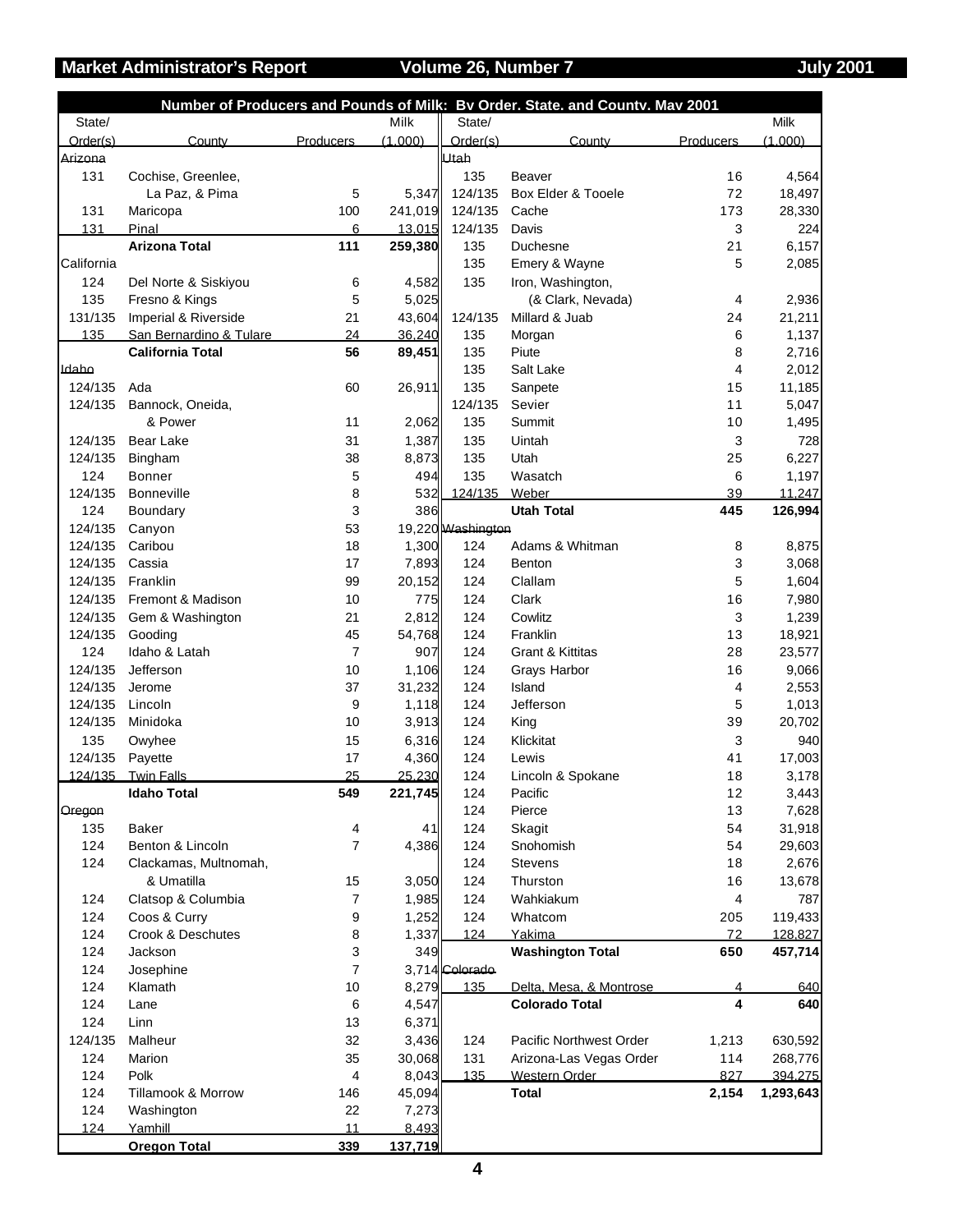

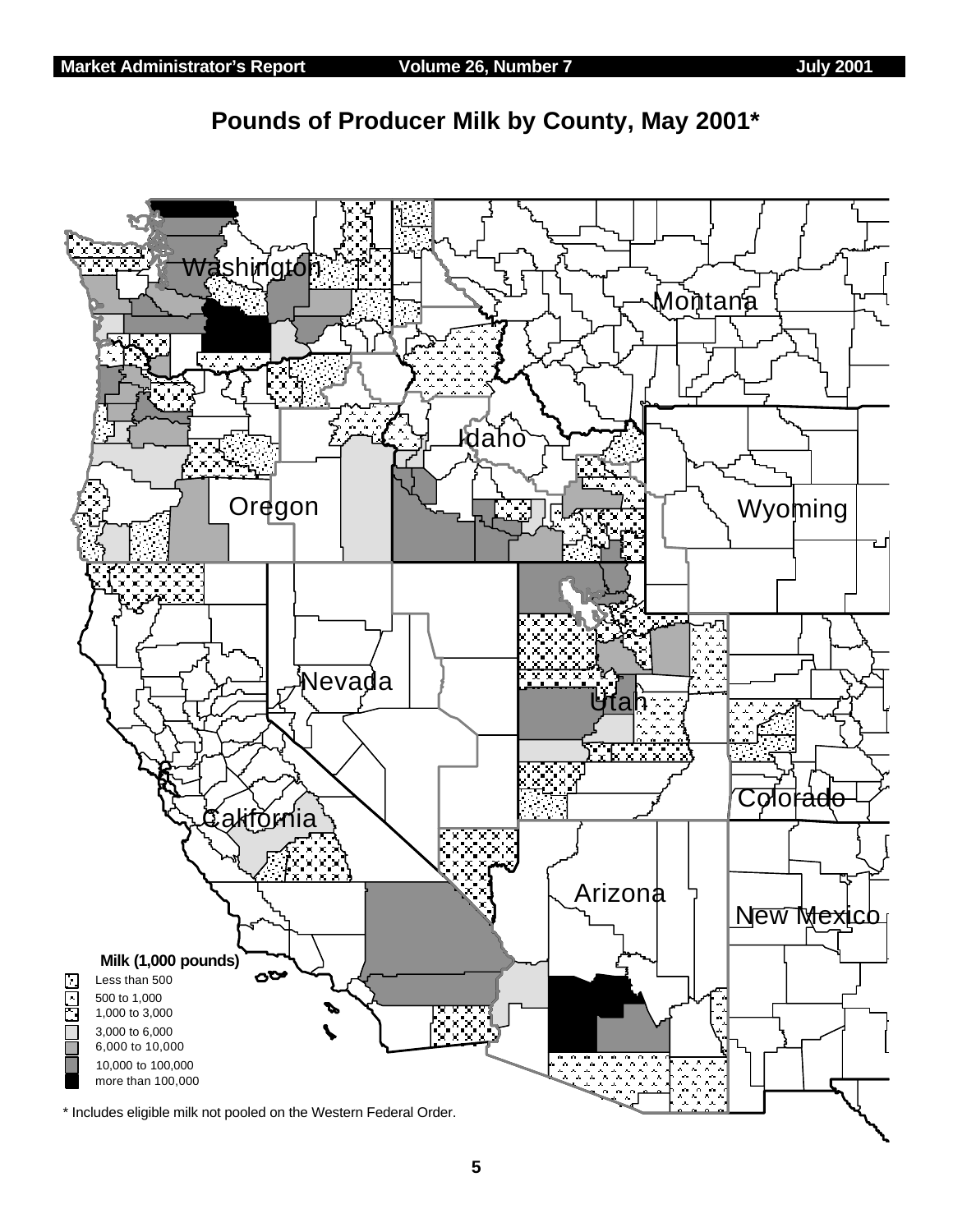## **M O N T H L Y S E L E C T E D S T A T I S T I C S**

|                                                                      |             |             |             | MONTHLY SELECTED STATISTICS     |                |                 |                          |              |                 |
|----------------------------------------------------------------------|-------------|-------------|-------------|---------------------------------|----------------|-----------------|--------------------------|--------------|-----------------|
| <b>PACIFIC NORTHWEST</b>                                             |             |             |             |                                 | <b>WESTERN</b> |                 | <b>ARIZONA-LAS VEGAS</b> |              |                 |
| Minimum Class Prices (3.5% B.                                        | Jun 2001    | May 2001    | Jun 2000    | <b>Jun 2001</b>                 | May 2001       | <b>Jun 2000</b> | <b>Jun 2001</b>          | May 2001     | <b>Jun 2000</b> |
| Class I Milk (\$/cwt.)<br>$ \t \t316.89$                             |             | \$16.11     | \$13.60     | \$16.89                         | \$16.11        | \$13.60         | \$17.34                  | \$16.56      | \$14.05         |
| Class II Milk (\$/cwt.)<br>and a straight                            | 16.05       | 15.72       | 13.08       | 16.05                           | 15.72          | 13.08           | 16.05                    | 15.72        | 13.08           |
| Class III Milk (\$/cwt.)<br>$\mathbb{Z}^2$ . The same $\mathbb{Z}^2$ | 15.02       | 13.83       | 9.46        | 15.02                           | 13.83          | 9.46            | 15.02                    | 13.83        | 9.46            |
| Class IV Milk (\$/cwt.)<br>$\alpha$ , $\alpha$ , $\alpha$ , $\alpha$ | 15.33       | 15.04       | 12.38       | 15.33                           | 15.04          | 12.38           | 15.33                    | 15.04        | 12.38           |
| <b>Producer Prices</b>                                               |             |             |             |                                 |                |                 |                          |              |                 |
| Producer Price Differential (\$/cwt. \$ 0.76                         |             | \$1.29      | \$2.45      | \$0.65                          | \$0.91         | \$1.55          | $+$                      | $+$          | $\ddot{}$       |
| Butterfat (\$/pound)<br>1.1.1.1.1                                    | 2.2089      | 2.1191      | 1.4128      | 2.2089                          | 2.1191         | 1.4128          | $+$                      | $+$          | $+$             |
| Protein (\$/pound)<br>and a straight                                 | 2.1670      | 1.9108      | 1.4278      | 2.1670                          | 1.9108         | 1.4278          | $+$                      | $+$          | $+$             |
| Other Solids (\$/pound)<br>$\sim$ 100 $\sim$ 100 $\sim$              | 0.1409      | 0.1229      | 0.0438      | 0.1409                          | 0.1229         | 0.0438          | $+$                      | $+$          | $+$             |
| Uniform Skim Price (\$/cwt.)                                         | $+$         | $\ddot{}$   | $+$         | $+$                             | $\ddot{}$      | $\ddot{}$       | 8.49                     | 8.09         | 7.51            |
| Uniform Butterfat Price (\$/pound)                                   | $+$         | $+$         | $+$         | $+$                             | $+$            | $+$             | 2.1961                   | 2.0873       | 1.3860          |
| Statistical Uniform Price (\$/cw \$15.78                             |             | \$15.12     | \$11.91     | \$15.67                         | \$14.74        | \$11.01         | \$15.88                  | \$15.11      | \$12.10         |
| <b>Producer Data</b>                                                 |             |             |             |                                 |                |                 |                          |              |                 |
| Number of Producers                                                  | $1,213$ *   | 1,213       | 848         | 828 *                           | 827            | 760             | $114 *$                  | 114          | 129             |
| Avg. Daily Production (lbs.)                                         | $17,113$ *  | 16,771      | 18,850      | 18,497 *                        | 15,383         | 16,751          | 73,268 *                 | 76,054       | 67,457          |
| <b>Number of Handlers</b>                                            |             |             |             |                                 |                |                 |                          |              |                 |
| Pool Handlers<br>and a straight                                      | 26          | 26          | 26          | 18                              | 18             | 19              | 6                        | 6            | 6               |
| Producer-Handlers                                                    | 10          | 10          | 12          | 6                               | 6              | $\overline{7}$  | $\mathbf{1}$             | $\mathbf{1}$ | 1               |
| Other Plants w/ Class I Use<br>$\sim$ $\sim$ $\sim$                  | 5           | 5           | 5           | 10                              | 10             | 10              | $\mathbf{1}$             | $\mathbf{1}$ |                 |
| <b>Producer Milk Ratios</b>                                          |             |             |             |                                 |                |                 |                          |              |                 |
| Class I<br>.                                                         | 26.62%      | 27.74%      | 34.99%      | 17.32%                          | 22.32%         | 21.47%          | 29.04%                   | 28.58%       | 29.46%          |
| Class II<br>.                                                        | 6.83%       | 5.83%       | 9.26%       | 7.16%                           | 9.09%          | 9.29%           | 3.94%                    | 4.62%        | 5.11%           |
| Class III<br>.                                                       | 34.29%      | 33.99%      | 39.37%      | 54.27%                          | 67.47%         | 65.05%          | 42.34%                   | 42.08%       | 32.42%          |
| Class IV<br>.                                                        | 32.26%      | 32.44%      | 16.38%      | 21.25%                          | 1.12%          | 4.19%           | 24.68%                   | 24.72%       | 33.01%          |
| * Preliminary.<br>+ Not Applicable.                                  |             |             |             |                                 |                |                 |                          |              |                 |
|                                                                      |             |             |             | MONTHLY SUPPLEMENTAL STATISTICS |                |                 |                          |              |                 |
| <b>Producer-Handler Data</b>                                         | May 2001    | Apr 2001    | May 2000    | May 2001                        | Apr 2001       | May 2000        | May 2001                 | Apr 2001     | May 2000        |
| Production                                                           | 25,981,136  | 24,186,079  | 24,692,819  | 2,394,711                       | 2,276,448      | 2,586,874       | R                        | R            | R               |
| Class I Use<br>$\sim$ 100 km s $\sim$ 100 km s $^{-1}$               | 19,965,288  | 18,745,132  | 19,854,706  | 1,829,417                       | 1,680,894      | 1,861,203       | R                        | R            | R               |
| % Class I Use $\dots \dots \dots$                                    | 76.85%      | 77.50%      | 80.41%      | 76.39%                          | 73.84%         | 71.95%          | R.                       | R.           | R               |
| <b>Class I Route Disposition In Area</b>                             |             |             |             |                                 |                |                 |                          |              |                 |
| By Pool Plants<br>$\ldots$ 161,137,485                               |             | 155,955,124 | 164,940,585 | 71,820,604                      | 67,674,536     | 72,086,257      | 72,401,660               | 73,766,055   | 75,793,540      |
| By Producer-Handlers 19,830,183                                      |             | 18,750,974  | 19,954,508  | 1,843,000                       | 1,680,625      | 1,866,350       | 1/                       | 1/           | R.              |
| By Other Plants<br>$\ldots$ 1,541,278 $*$                            |             | 1,818,813   | 714,047     | 4,390,560 *                     | 1,217,725      | 1,112,733       | 25,341,232               | 26,479,039   | 13,821,642      |
| Total                                                                | 182,508,946 | 176,524,911 | 185,609,140 | 78,054,164                      | 70,572,886     | 75,065,340      | 97,742,892               | 100,245,094  | R               |
|                                                                      |             |             |             |                                 |                |                 |                          |              |                 |

Class I Use . . . . . . . . . 19,965,288 18,745,132 19,854,706 1 1,829,417 1,680,894 1,861,203 R R R R R % Class I Use .......... 76.85% 77.50% 80.41% 76.39% 73.84% 71.95% R R R **Class I Route Disposition In Area July 2001** By Pool Plants . . . . . . . 161,137,485 155,955,124 164,940,585 71,820,604 67,674,536 72,086,257 72,401,660 73,766,055 75,793,540 By Producer-Handlers . . . . . . 19,830,183 18,750,974 19,954,508 1,843,000 1,680,625 1,866,350 1/ 1/ R By Other Plants . . . . . . . . . 1,541,278 \* 1,818,813 714,047 4,390,560 \* 1,217,725 1,112,733 25,341,232 \* 26,479,039 13,821,642 Total 182,508,946 176,524,911 185,609,140 78,054,164 70,572,886 75,065,340 97,742,892 100,245,094 R **Preliminary.** R = Restricted. Not included. 1/ Restricted. Included with other plants.

**6**

Mar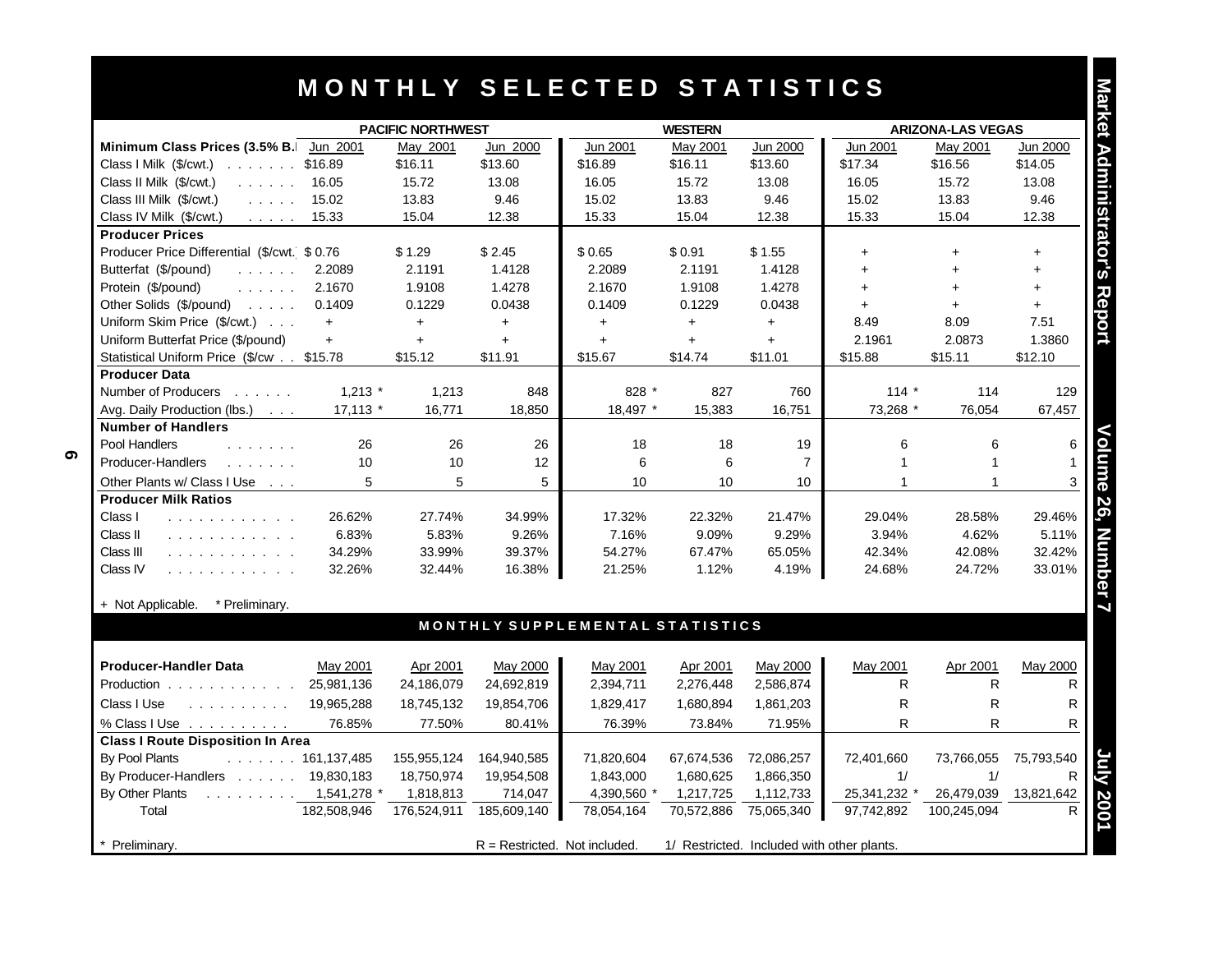## **MONTHLY STATISTICAL SUMMARY**

| <b>MUNIFILI SIAIISIIUAL SUMMARI</b>             |                 |                   |             |             |                |             |             |                   |             |
|-------------------------------------------------|-----------------|-------------------|-------------|-------------|----------------|-------------|-------------|-------------------|-------------|
| (Product pounds based upon reports of handlers) |                 |                   |             |             |                |             |             |                   |             |
|                                                 |                 |                   |             |             |                |             |             |                   |             |
| RECEIPTS, UTILIZATION AND                       |                 | PACIFIC NORTHWEST |             |             | <b>WESTERN</b> |             |             | ARIZONA-LAS VEGAS |             |
| CLASSIFICATION OF MILK                          | Jun 2001        | May 2001          | Jun 2000    | Jun 2001    | May 2001       | Jun 2000    | Jun 2001    | May 2001          | Jun 2000    |
|                                                 |                 |                   |             |             |                |             |             |                   |             |
| TOTAL PRODUCER MILK                             | 622,741,814     | 630,634,512       | 479,535,967 | 459,467,224 | 394,382,475    | 381,926,373 | 250,577,454 | 268,776,263       | 261,060,412 |
| RECEIPTS FROM OTHER SOURCES                     | 11,762,543      | 11,750,020        | 12,819,922  | 4,323,324   | 6,486,732      | 5,236,387   | 17,265,847  | 8,418,778         | 2,250,091   |
| OPENING INVENTORY                               | 24,558,149      | 25,724,885        | 22,101,423  | 12,329,718  | 12,485,522     | 14,342,877  | 10,150,258  | 10,359,619        | 13,320,680  |
| TOTAL TO BE ACCOUNTED FOR 659,062,506           |                 | 668,109,417       | 514,457,312 | 476,120,266 | 413,354,729    | 401,505,637 | 277,993,559 | 287,554,660       | 276,631,183 |
|                                                 |                 |                   |             |             |                |             |             |                   |             |
| UTILIZATION OF RECEIPTS                         |                 |                   |             |             |                |             |             |                   |             |
| Whole milk                                      | 26,073,867      | 25,845,602        | 25,219,077  | 11,463,311  | 11,840,897     | 11,252,870  | 19,529,715  | 19,122,957        | 19,269,609  |
| Flavored milk & milk drinks                     | 8,078,011       | 11,220,006        | 7,828,557   | 3,652,158   | 5,344,983      | 3,553,937   | 2,510,103   | 4,088,525         | 2,878,673   |
| 2% milk.                                        | 69,358,211      | 70,394,813        | 68,299,980  | 27,966,292  | 29,446,312     | 30,060,035  | 28,630,970  | 29,717,707        | 30,776,593  |
| 1% milk.                                        | 23,020,319      | 24,987,256        | 22,190,663  | 13,863,223  | 15,404,321     | 13,707,095  | 7,814,017   | 8,556,878         | 8,014,188   |
| Skim milk                                       | 26,671,785      | 27,101,534        | 27,526,867  | 8,878,629   | 9,160,116      | 8,917,756   | 10,153,252  | 10,450,743        | 10,596,712  |
| Buttermilk.                                     | 1,587,332       | 1,588,274         | 1,582,521   | 568,287     | 623,975        | 627,029     | 485,241     | 464,850           | 428,523     |
| CLASS I ROUTE DISP. IN AREA. . 154,789,525      |                 | 161,137,485       | 152,647,665 | 66,391,900  | 71,820,604     | 68,118,722  | 69,123,298  | 72,401,660        | 71,964,298  |
| Class I dispositions out of area                | 9,525,658       | 10,538,886        | 9,825,920   | 12,087,217  | 12,464,034     | 11,027,426  | 4,637,911   | 4,604,104         | 4,816,649   |
| Other Class I usage 18,388,832                  |                 | 19,756,959        | 19,733,606  | 10,065,556  | 11,928,841     | 10,704,646  | 4,349,412   | 4,975,992         | 6,866,676   |
| TOTAL CLASS I USE 182,704,015                   |                 | 191,433,330       | 182,207,191 | 88,544,673  | 96,213,479     | 89,850,794  | 78,110,621  | 81,981,756        | 83,647,623  |
| TOTAL CLASS II USE.                             | 50,318,368      | 44,270,162        | 51,233,250  | 36,151,866  | 41,315,539     | 38,325,582  | 10,673,331  | 13,423,029        | 14,097,076  |
| TOTAL CLASS III USE 215,030,895                 |                 | 216,603,151       | 191,739,077 | 249,818,653 | 266,958,886    | 252,966,689 | 106,151,432 | 114,806,341       | 84,965,303  |
| TOTAL CLASS IV USE 211,009,228                  |                 | 215,802,774       | 89,277,794  | 101,605,074 | 8,866,825      | 20,362,572  | 83,058,175  | 77,343,534        | 93,921,181  |
| TOTAL ACCOUNTED FOR. 659,062,506                |                 | 668,109,417       | 514,457,312 | 476,120,266 | 413,354,729    | 401,505,637 | 277,993,559 | 287,554,660       | 276,631,183 |
|                                                 |                 |                   |             |             |                |             |             |                   |             |
| <b>CLASSIFICATION OF RECEIPTS</b>               |                 |                   |             |             |                |             |             |                   |             |
| Producer milk:<br>Class I                       | . . 165,812,686 | 174,939,228       | 167,806,681 | 79,587,290  | 88,050,099     | 81,999,722  | 72,786,992  | 76,830,653        | 76,917,977  |
| Class II<br>$\mathbf{L}$                        | 42,516,855      | 36,794,313        | 44,406,258  | 32,915,657  | 35,834,079     | 35,484,504  | 9,861,030   | 12,413,984        | 13,338,351  |
| Class III                                       | . 213,546,543   | 214,336,060       | 188,796,536 | 249,347,949 | 266,085,486    | 248,456,796 | 106,090,616 | 113,096,157       | 84,630,685  |
| Class IV                                        | . 200,865,730   | 204,564,911       | 78,526,492  | 97,616,328  | 4,412,811      | 15,985,351  | 61,838,816  | 66,435,469        | 86,173,399  |
| Other receipts:<br>Class I<br>$\sim 100$        | 16,891,329      | 16,494,102        | 14,400,510  | 8,957,383   | 8,163,380      | 7,851,072   | 27,416,105  | 18,778,397        | 15,570,771  |
| Class II<br>$\sim 10$                           | 7,801,513       | 7,475,849         | 6,826,992   | 3,236,209   | 5,481,460      | 2,841,078   | 1/          | 1/                | 1/          |
| Class III<br>$\sim$ $\sim$                      | 1,484,352       | 2,267,091         | 2,942,541   | 470,704     | 873,400        | 4,509,893   | 1/          | 1/                | 1/          |
| Class IV<br>$\sim 10$                           | 10,143,498      | 11,237,863        | 10,751,302  | 3,988,746   | 4,454,014      | 4,377,221   | 1/          | 1/                | 1/          |
| Avg. daily producer receipts                    | 20,758,060      | 20,343,049        | 15,984,532  | 15,315,574  | 12,722,015     | 12,730,879  | 8,352,582   | 8,670,202         | 8,702,014   |
| Change From Previous Year                       | 29.86%          | 27.61%            |             | 20.30%      | 1.62%          |             | $-4.02%$    | $-7.96%$          |             |
| Avg. daily Class I use                          | 6,090,134       | 6,175,269         | 6,073,573   | 2,951,489   | 3,103,661      | 2,995,026   | 2,603,687   | 2,644,573         | 2,788,254   |
| Change From Previous Year                       | 0.27%           | $-0.48%$          |             | $-1.45%$    | 1.41%          |             | $-6.62%$    | $-5.85%$          |             |
|                                                 |                 |                   |             |             |                |             |             |                   |             |
|                                                 |                 |                   |             |             |                |             |             |                   |             |

1/ Restricted - Included with Class I.

**7**